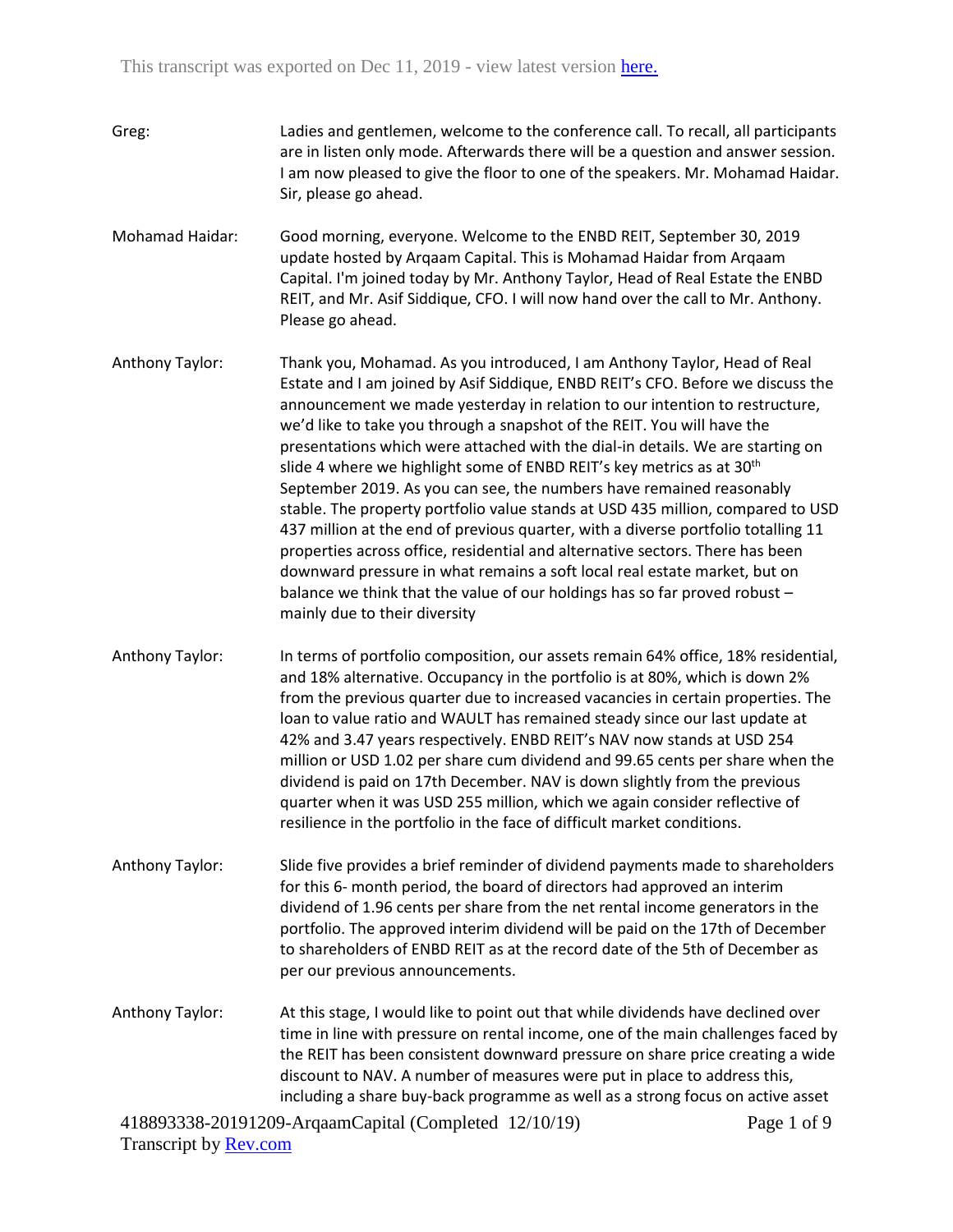and balance sheet management. With the market conditions expected to prevail for the foreseeable future, the Board and Management undertook a comprehensive review of strategic alternatives to maximize long-term value for shareholders.

Anthony Taylor: This process led to the decision to proceed with a formal restructuring of the REIT, which includes moving from a publicly listed entity to a privately held REIT. We believe that this decision is in the best interest of shareholders who stand to realise greater value from holding equity in the REIT – valued according to NAV – for a fixed term. We are now in discussions with the regulator and other relevant stakeholders, and the proposed restructuring and future share transfer mechanisms will be submitted for shareholders' approval at an EGM, which we will announce before 23rd January 2020. The rationale for engaging in this process is to remove the disproportionate discount that exists between share price and NAV and thereby realise greater value for our shareholders. We'll go into more detail and answer questions around the restructuring process, to the extent that we are able to disclose, at the end of the presentation.

Anthony Taylor: On slide 7 we have provided a short summary of the now-complete share buyback programme earlier this year. The programme was placed on hold during our close period from 1st of April to the announcement of our year-end financial results and was then resumed and 100% executed by 9th September. A total of 4.4 million shares were purchased at an average price of 58.1 cents per share and the purchased shares were subsequently cancelled, thereby adding USD 2.1 million in additional value to remaining shareholders. We consider the buyback programme to broadly have achieved its objectives, particularly in protecting against disproportionate movements in the share price caused by small trades, as well as for improving the liquidity of the stock during this period. However, it did not materially improve the share price. I'll hand over now to Asif to take us through the NAV highlights and our capital structure.

Asif Siddique: Thanks Anthony. Moving on to the NAV highlights on slide 8, as you can see our property portfolio value stands at USD 435 million, compared to USD 437 million at the end of the previous quarter, and we are holding approximately USD 11 million in cash. The Gross Asset Value stands at USD 436 million for the period ended 30<sup>th</sup> September 2019, with the NAV for the period at USD 254 million, or USD 1.02 per share, down slightly from the previous quarter's NAV of USD 255 million. As per the latest financials, the REIT's Net Rental Yield on NAV is at 3.93% annualised, and the number of shares in issue after the share buy-back is exactly 250 million.

Asif Siddique: Looking at the REIT's capital structure on slide 9, as we announced in earlier periods, we have secured more competitive financing facilities, reducing our cost of borrowing, which is the largest single cost for the REIT. With the Standard Chartered facility secured in 2018, we have favourable terms of 3 month LIBOR +2.15%. In 2019, we also announced a facility from Mashreq Bank with favourable terms of 3-month EIBOR +2.65%, which is expected to reduce

418893338-20191209-ArqaamCapital (Completed 12/10/19) Transcript by **Rev.com**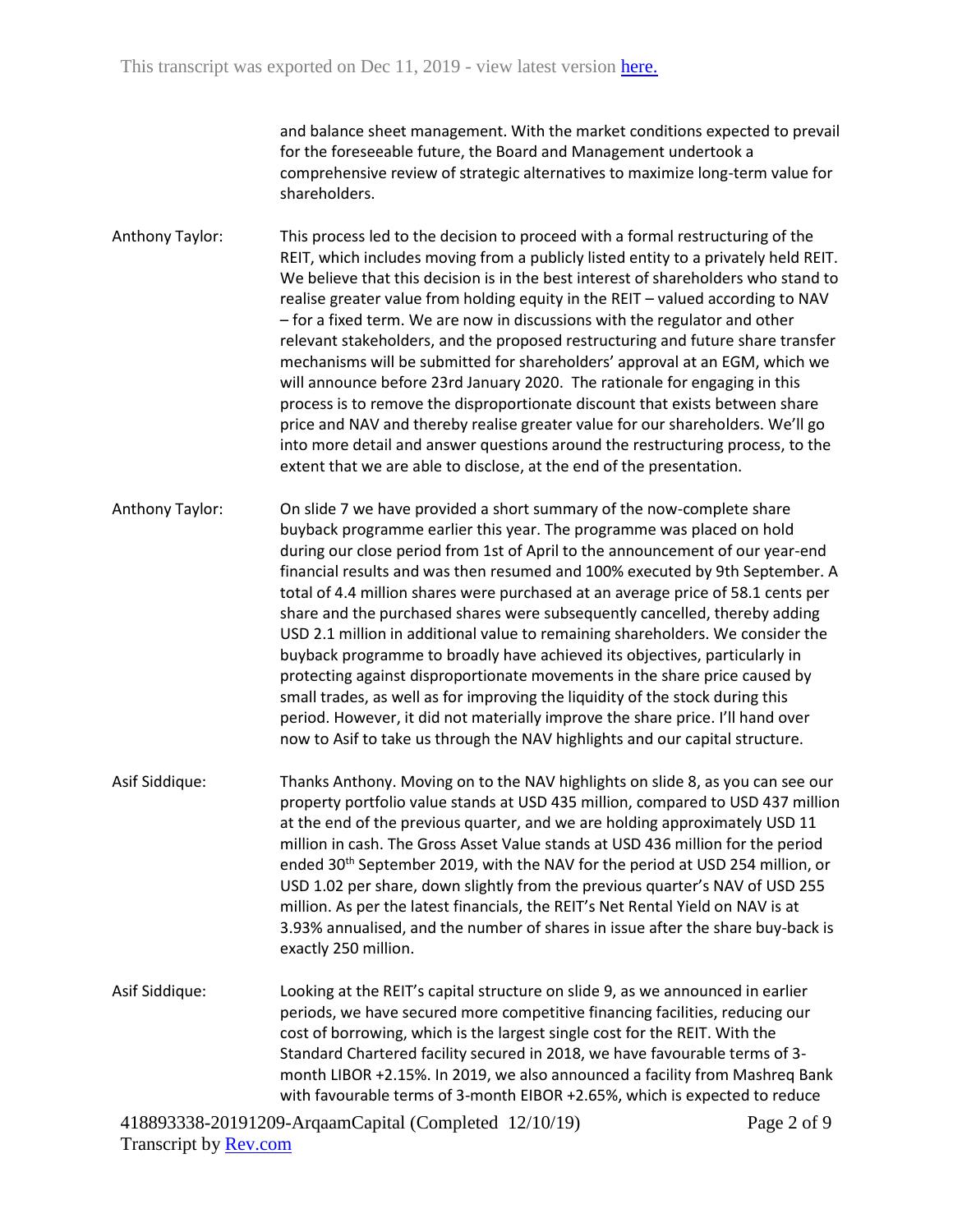our cost of borrowing in the future. Both facilities have enabled us to partially refinance a previous facility, with further drawdown available to support our strategy to acquire additional properties in the short term. At a current LTV of 42% we have room to increase our leverage within regulatory limits, when fully drawn. I'll now hand back to Anthony to take us through the property portfolio.

Anthony Taylor: Thanks, Asif. Moving on to discussion on the portfolio in slides 11 and 12, you can see that our holdings remain well-diversified with no acquisitions or disposals having taken place since the last update. Portfolio allocation remains steady. In terms of that allocation, you'll see from these pie charts that diversification is at the heart of our investment strategy and remains a key focus for management.

Anthony Taylor: The alternative portion of the portfolio which is currently 18% is becoming particularly important given challenges in the residential and to a lesser extent the office markets. Our alternative assets include student accommodation, education and retail. We have been looking to increase our allocation in these asset classes. The office sector remains our biggest holding at 64% with residential at 18%. We won't spend much time on slide 12 which provides a breakdown of asset value and growth rate for income for each property owned by the REIT and from which you can see the lion's share is held by some of our flagship office properties including The Edge building and Burj Daman in the DIFC. Slide 13 shows robust occupancy of 80% across the portfolio, although it has experienced some downward pressure, driven by both residential and office vacancies.

- Anthony Taylor: Notably, we have seen considerable pressure in our Al Thuraya and DHCC 25 assets. In the case of some properties, rental rate adjustments have been necessary to safeguard occupancy, and we expect to see occupancy improve in the near-term, albeit at lower rental levels, especially in the case of residential properties. This is, of course, heavily influenced by prevailing market conditions, which remain challenging. In some assets we are introducing value-added solutions, such as complimentary shuttle services, short-term holiday leases, and relocation expense coverage for residential tenants, which we believe will help drive occupancy and safeguard healthy income.
- Anthony Taylor: Al Thuraya 1 stands out most, the result of Huawei's relocation to their own purpose-built regional head office in May 2019. We're working closely with Tecom to re-let the vacant units and are looking at enhancement opportunities for the building to take advantage of lower occupancy while making it more attractive to prospective tenants.

Anthony Taylor: We're now on slides 14 and 15, and I think it is fair to say that, on a portfolio basis, valuations have held up reasonably well in difficult circumstances. Residential valuations have been hit the hardest in recent quarters, while there has been a more modest downward trend for office valuations. At this point it is appropriate to reiterate again the importance our commitment to diversifying

418893338-20191209-ArqaamCapital (Completed 12/10/19) Transcript by **Rev.com**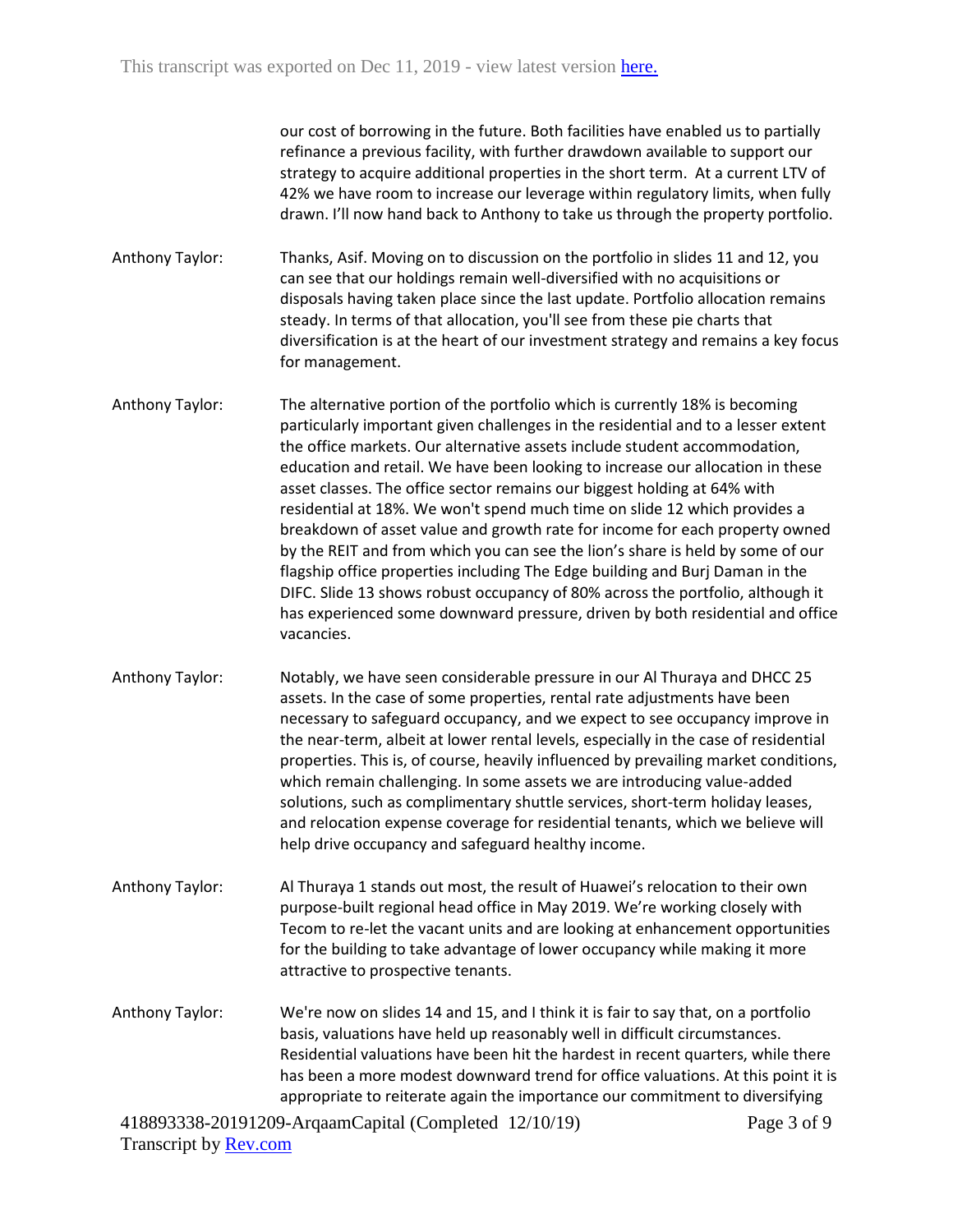the portfolio. In contrast to other asset segments, our alternative properties have all achieved valuation gains since acquisition, which is further evidence that we need to be seeking to acquire alternative assets that show the best potential for high occupancy levels, long-term lease agreements and diversification.

- Anthony Taylor: We'll look at the portfolio segments in more detail on slide 16 and 18 starting with the office properties. As mentioned, we are starting to see pressures come through in the office market. Al Thuraya 1 in Dubai Media City still has the most significant share of our total portfolio value at 19% although it is experiencing pressure on occupancy and valuation, while The Edge accounts for 18% of total value and currently benefits from 100% occupancy
- Anthony Taylor: WAULTs in the office portfolio are mostly strong with Burj Daman and DHCC 25 at 3.23 and 2.04 years respectively. While overall office portfolio occupancy is healthy at an average of 74%. Gross rental yield from the office segment is steady at 7.6% just below the portfolio average. Moving onto the residential portfolio. The segment remains under pressure and while reduced rental rates have been successful in maintaining occupancies, the approach has put valuations under pressure.
- Anthony Taylor: As is the nature of residential assets, WAULT in this part of the portfolio is lower than the average at less than one year with higher gross rental yields for the segment at 8.2%. On slide 18, we look at the alternative portfolio. With longer term leases, the segment continues to perform well at 99% occupancy and growth through acquisitions of alternative assets is a high priority for management in the coming months. I'll now hand back to Asif to take you through the financials.
- Asif Siddique: Thanks, Anthony. On slide, 20 we look at key themes in financial performance that have emerged during the reporting period. In summary, these include; net rental income or funds from operations, which is down by 7.8% from the previous six-month period while gross income is down by 6.6%; the cash return on NAV is stable despite soft real estate market conditions; unrealized valuation losses have negatively impacted net income.
- Asif Siddique: Moving on to financial performance on slides 21 and 22, we have provided a summary for first half 2019, compared to first half 2018. Gross income has decreased by 5.6% due to soft real estate market conditions, where maintaining residential rents is the biggest challenge and occupancy in Al Thuraya Tower also had a negative impact
- Asif Siddique: Meanwhile, expenses have increased by 16% mainly due to higher interest rates as a result of increasing EIBOR rates following a series of Fed hikes in 2018 as well as amortization of the arrangement fee for the previous debt facility, which is 100% charged during this period. Going forward following recent Fed cuts, we expect our cost of debt to come down. Our net rental income or FFO has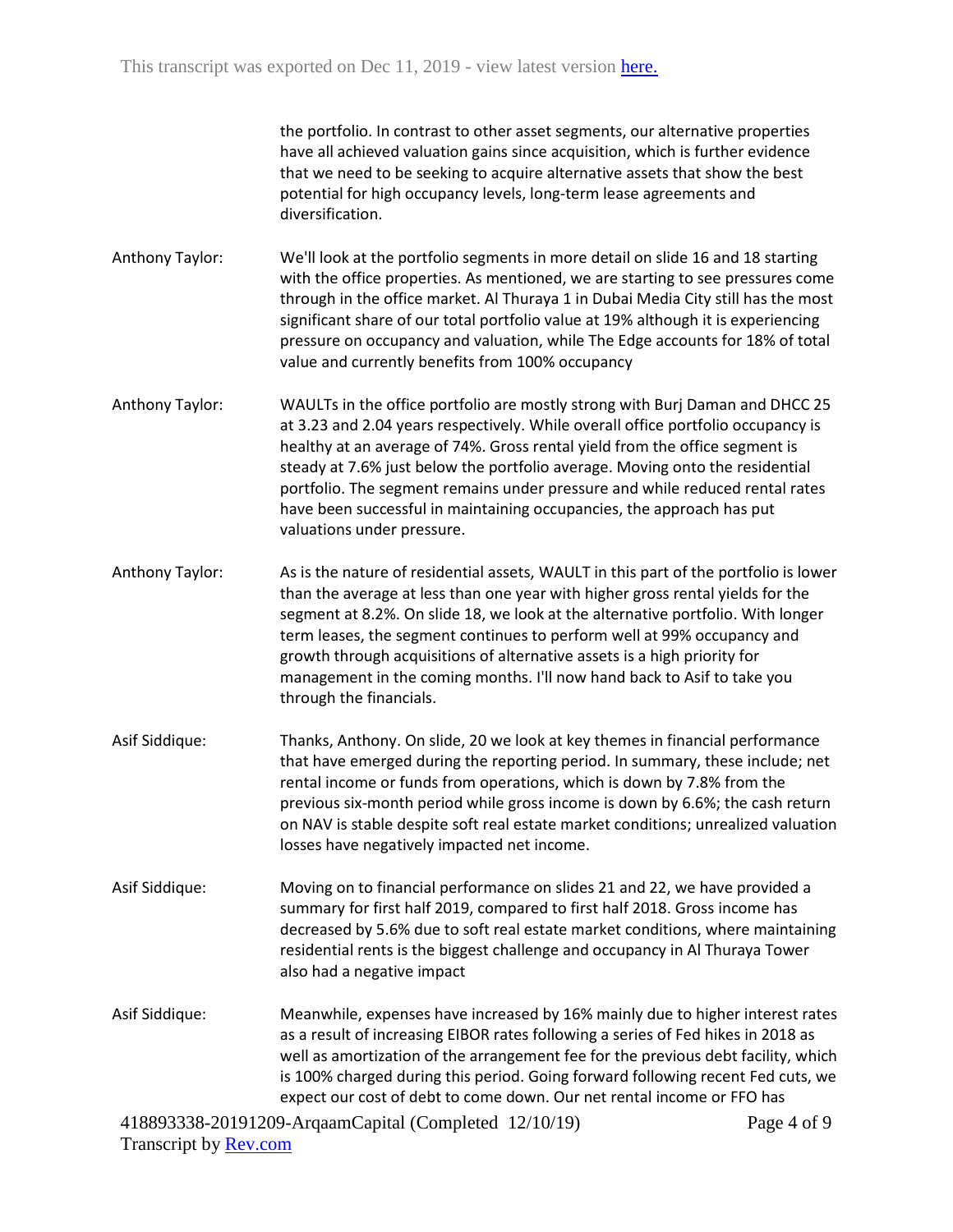decreased to \$4.9 million while our net losses have increased to \$10 million on the back of 3.3% valuation loss at portfolio level.

Asif Siddique: Moving onto next slide, you get a clearer picture of our expenses for the sixmonth period on a year on year basis. Operating expenses increased by 3% while fund expenses decreased by 10%. However, total financing costs have increased for the reasons explained previously. In the appendix, you will find a more detailed summary of our financials during our statement of financial position and statement of comprehensive income. I'll now hand back to Anthony for some closing remarks.

Anthony Taylor: Thanks, Asif. This concludes the presentation, so I'd like to add a few comments to address some of the key issues for today's discussion. Firstly, on the market and our portfolio. The outlook for 2020 remains challenging and we are likely to see continued soft real estate market conditions, but with the initiatives we've taken to build resilience in the portfolio, we believe that the REIT is well placed to weather these headwinds, and to realise an uptick in valuation when market sentiment improves. Perhaps most importantly, we remain committed to diversifying the property portfolio, especially into alternative asset classes, where we believe there is considerable value. Before we open the call to a Q&A, I'd like to proactively address some of the obvious concerns around the intended restructuring and a number of these questions have been posed to us over the last few days.

Anthony Taylor: Firstly, what assurances can we provide shareholders that they can still exit their positions now or prior to restructuring or increase their position should they wish to do so? Our response on this is the exact process and timeline for converting into a privately held REIT will be explained in more detail when we issue the EGM notice. But until such time when the restructuring is approved by shareholders and the regulator, the REIT remains a publicly listed vehicle that can be traded on the NASDAQ Dubai. This means that shareholders or prospective investors can deal in ENBD REIT's shares. After the restructuring is approved by shareholders, there will be a period during which the REIT will continue trading. That period will be defined in the EGM notice. In short, the restructuring will take some time to come into effect and that time will be sufficient for shareholders to review and adjust their positions as they see fit. Post-restructuring, we are looking at options for over the counter dealing so that shareholders can exit the REIT subject to identification of a potential buyer at a negotiated price.

Anthony Taylor: Another question we may be asked is, since we are restructuring, why not exit the real estate portfolio now and liquidate fully? The simple answer to this is that we are seeking to benefit shareholders. While the share price discount NAV is unacceptably wide, NAV is also under pressure in a soft real estate market. The portfolio has shown considerable resilience to market conditions. But we think that as we come out of the current cycle, there'll be value to be realized from our holdings. We therefore believe it's better to transition to a fixed-term

418893338-20191209-ArqaamCapital (Completed 12/10/19) Transcript by **Rev.com** 

Page 5 of 9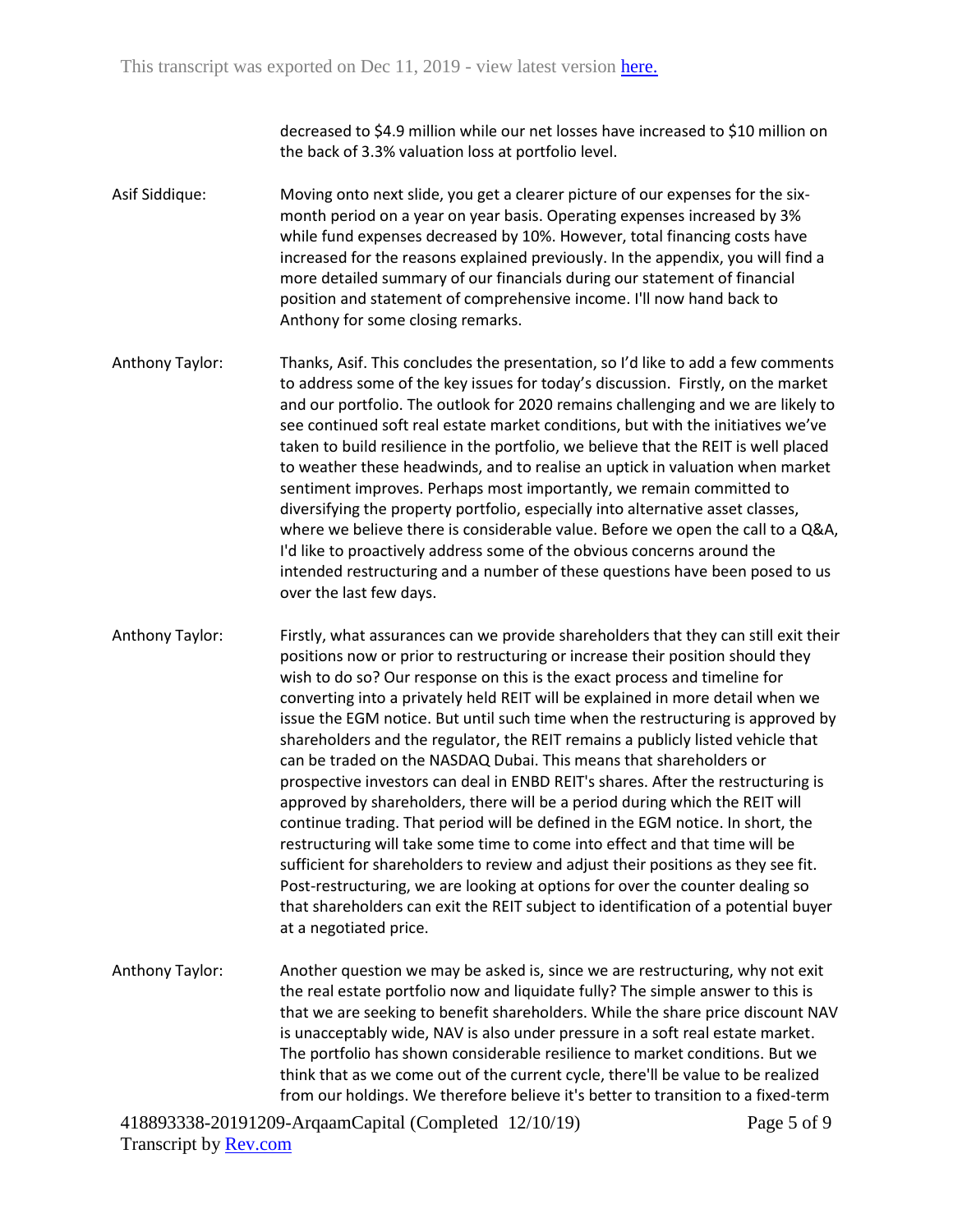|                 | structure that will see us dispose of assets over a defined period, maximizing<br>potential for returns. We're currently generating rental income, which we'll<br>continue to distribute in the form of dividends to shareholders while market<br>conditions are not conducive to disposing of assets.                                                                                                                                                                                                           |
|-----------------|------------------------------------------------------------------------------------------------------------------------------------------------------------------------------------------------------------------------------------------------------------------------------------------------------------------------------------------------------------------------------------------------------------------------------------------------------------------------------------------------------------------|
| Anthony Taylor: | We appreciate the time you've taken to join us today. We're always grateful for<br>the feedback. We'll now open the floor to any further questions.                                                                                                                                                                                                                                                                                                                                                              |
| Greg:           | Thank you, ladies and gentlemen, the Q&A session starts now. If you wish to ask<br>a question, please press 01 on your telephone keypad. Please be informed that<br>there might be a short silence while questions are being registered. We have<br>our first question from Helena Fonsac from National Investor, go ahead.                                                                                                                                                                                      |
| Helena:         | Hi, good afternoon, guys. Just a quick question on dividends for 2020 in light of<br>FFO kind of dropping below the \$5 million mark to date. What does it look like<br>for 2020 in terms of payout ratio, etc., assuming the portfolio doesn't have any<br>sort of material changes to it.                                                                                                                                                                                                                      |
| Anthony Taylor: | So in terms of the payout ratio, we are committed to 100% of the FFO or net<br>rental income generated. The portfolio has had a single large shock with Huawei<br>vacating. But besides that, it's remained fairly consistent in terms of its ability to<br>generate. We'd like to see that going forward as well. The share capital<br>structure that we amended at the end of last year allows us to distribute the<br>FFO regardless of movement in valuation. So we can commit to that in the short<br>term. |
| Helena:         | And just a follow up question, in terms of the debt facilities that the REIT<br>currently has, what are the covenants of that debt? Are there any sort of<br>material risks in terms of servicing it over the coming 12 months?                                                                                                                                                                                                                                                                                  |
| Anthony Taylor: | No, I think just in terms of the covenants, those are in line with the regulatory<br>requirements. It's obviously 50% LTV across the portfolio. Both the facilities are<br>profit only. We are well within those covenants at the moment. So we don't<br>anticipate any challenges there? Asif, anything to add?                                                                                                                                                                                                 |
| Asif Siddique:  | No, no, that's all.                                                                                                                                                                                                                                                                                                                                                                                                                                                                                              |
| Helena:         | Thank you.                                                                                                                                                                                                                                                                                                                                                                                                                                                                                                       |
| Greg:           | Thank you. We have another question from John Mailibay from Hemrick Anbelik<br>Bank, please go ahead. The microphone is open.                                                                                                                                                                                                                                                                                                                                                                                    |
| John Mailibay:  | Yeah. Sorry I was on mute, apologies. I just want to make sure that I understand<br>the process of what happened if you want to associate after it's delisted, what<br>would be the process?                                                                                                                                                                                                                                                                                                                     |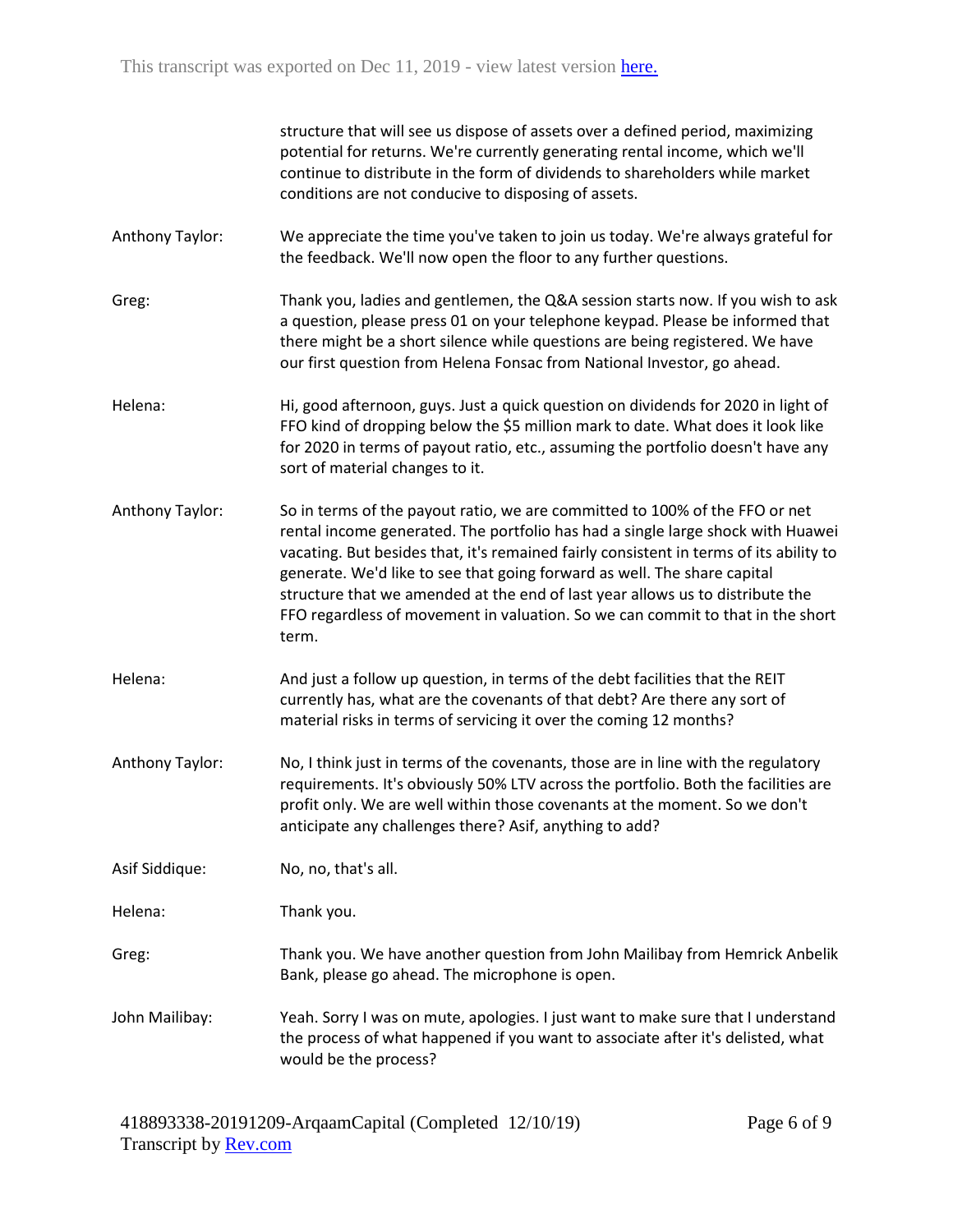| Anthony Taylor:                                 | Yes. The structure that we are investigating at the moment is still under<br>negotiation. So we will definitely come back with more color when we send out<br>the notice for the shareholders meeting at the EGM, which is expected to come<br>out in early January. But our intention at the moment is to be a privately held<br>company with an off-market mechanism to transfer shares on a mass bargain<br>basis, which means if there is a potential seller, there needs to be a potential<br>buyer. We can match them together off the market. The NASDAQ Dubai does<br>actually offer a service that that facilitates that which we'd be looking to explore<br>as well. |
|-------------------------------------------------|--------------------------------------------------------------------------------------------------------------------------------------------------------------------------------------------------------------------------------------------------------------------------------------------------------------------------------------------------------------------------------------------------------------------------------------------------------------------------------------------------------------------------------------------------------------------------------------------------------------------------------------------------------------------------------|
| John Mailibay:                                  | Okay, thank you.                                                                                                                                                                                                                                                                                                                                                                                                                                                                                                                                                                                                                                                               |
| Anthony Taylor:                                 | Just to be clear, that'll be separate from the exchange.                                                                                                                                                                                                                                                                                                                                                                                                                                                                                                                                                                                                                       |
| John Mailibay:                                  | Understood. Thank you.                                                                                                                                                                                                                                                                                                                                                                                                                                                                                                                                                                                                                                                         |
| Greg:                                           | Thank you. We don't have any more questions for the moment. Ladies and<br>gentlemen, if you wish to ask a question, please press zero and one on the<br>telephone keypad, it's 01 on your telephone keypad. We have a new question<br>from Hussain Rakabon Bupa Arabia. Please go ahead.                                                                                                                                                                                                                                                                                                                                                                                       |
| Hussain Rakabon:                                | Yes. Hello, gentlemen. I was just wanting to know is will there be any material<br>changes to the overall REIT strategy now that you're moving forward as a<br>privately held structure?                                                                                                                                                                                                                                                                                                                                                                                                                                                                                       |
| Anthony Taylor:                                 | Not necessarily. No. I think our investment strategy still remains. We have debt<br>facilities available at competitive rates. There are good opportunities in the<br>market to invest into that alternative after class. So we're busy working through<br>a few of those opportunities now, and we could expect to announce them in the<br>new year. Going forward again, the portfolio is stable. We are looking for<br>market conditions to improve. Then provided we get the shareholders' approval<br>and we change the strategy, we would look to be exiting some of our holdings in<br>the future.                                                                      |
| Hussain Rakabon:                                | All right. Thank you.                                                                                                                                                                                                                                                                                                                                                                                                                                                                                                                                                                                                                                                          |
| Greg:                                           | Thank you. We don't have any more question for the moment. Should you wish<br>to ask a question, please press 01 your telephone keypad. I think. Mr. Mohamad<br>Haidar you can ask a question.                                                                                                                                                                                                                                                                                                                                                                                                                                                                                 |
| <b>Mohamad Haidar:</b>                          | Thank you, Greg. Anthony, is there a mechanism to protect minority<br>shareholders during the delisting? So will everyone have to sell before the<br>delisting day?                                                                                                                                                                                                                                                                                                                                                                                                                                                                                                            |
| Anthony Taylor:<br>Transcript by <b>Rev.com</b> | There are a few mechanisms in place, Mohamad. First of all, the requirement<br>for this process to go forward needs shareholders' approval and via a special<br>resolution. So that 75% of the shareholders need to vote in favor for this to be<br>418893338-20191209-ArqaamCapital (Completed 12/10/19)<br>Page 7 of 9                                                                                                                                                                                                                                                                                                                                                       |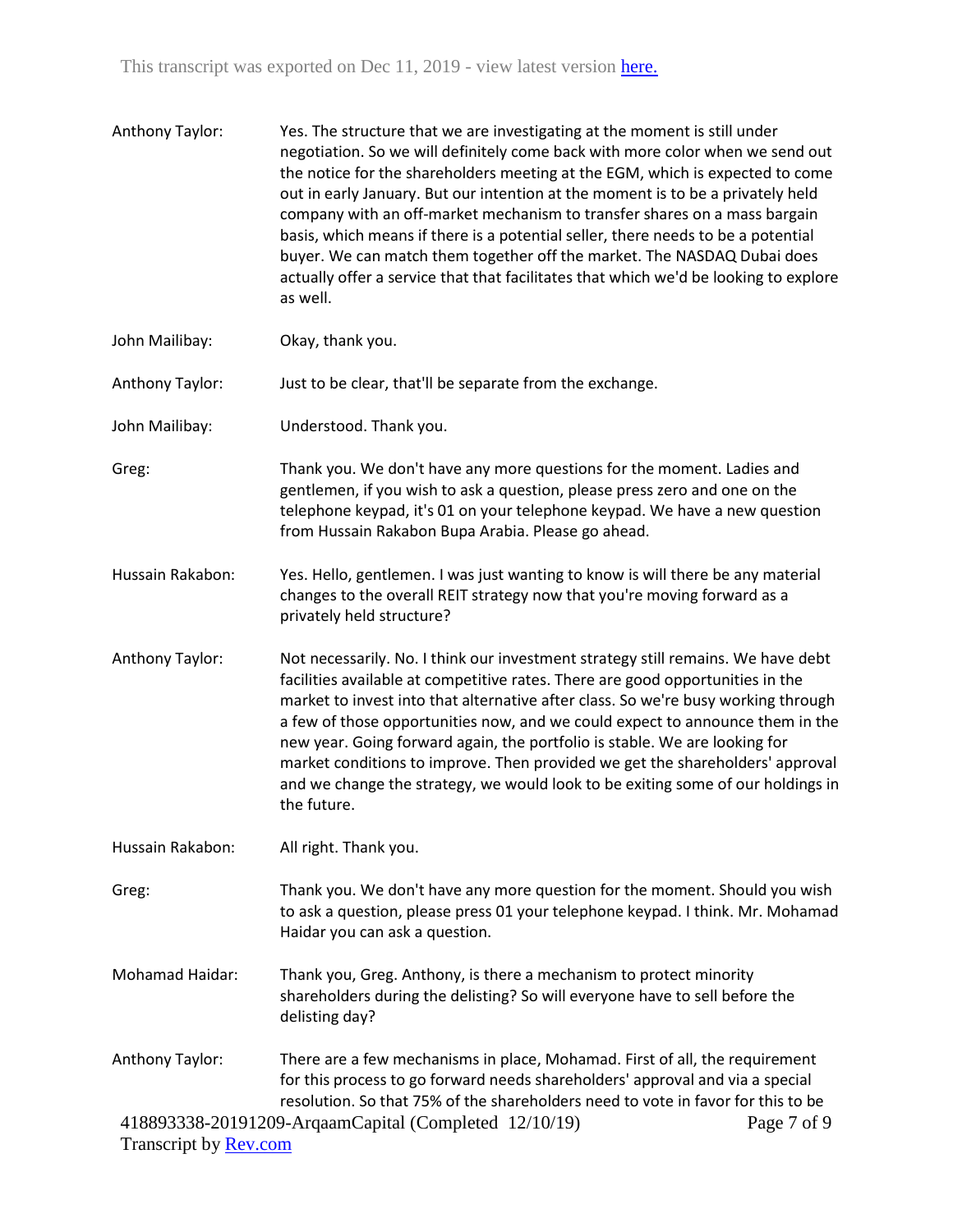|                        | passed to move forward. The feedback we've had from large and smaller<br>shareholders has been favorable. So we anticipate that this movement, this<br>proposal will get passed. But it still remains subject to that approval at the EGM.<br>Subsequent to that approval, it is a regulatory requirement that there is a<br>period of trading available to shareholders who may wish to exit before a<br>delisting a structure, a privately held structure begins. So again, they will have<br>that certainty on the decision and the ability to trade during that period.                                                                                                           |
|------------------------|---------------------------------------------------------------------------------------------------------------------------------------------------------------------------------------------------------------------------------------------------------------------------------------------------------------------------------------------------------------------------------------------------------------------------------------------------------------------------------------------------------------------------------------------------------------------------------------------------------------------------------------------------------------------------------------|
| Mohamad Haidar:        | If the minority decides not to sell, they'll become shareholders of a private<br>company?                                                                                                                                                                                                                                                                                                                                                                                                                                                                                                                                                                                             |
| Anthony Taylor:        | Yes, that's correct. Provided that the majority has approved.                                                                                                                                                                                                                                                                                                                                                                                                                                                                                                                                                                                                                         |
| Muhammad Haida:        | Understood. Thank you.                                                                                                                                                                                                                                                                                                                                                                                                                                                                                                                                                                                                                                                                |
| Greg:                  | Thank you. We have a new question from Shirmax Detenperma from Zemin<br>Holding Please go ahead.                                                                                                                                                                                                                                                                                                                                                                                                                                                                                                                                                                                      |
| Shirmax Detenperma:    | Yes, thank you. Will there be a difference in the dividend payouts once the<br>company does go private? Will there be payments in terms of a hundred<br>percent FFO or how will it be structured? Thank you.                                                                                                                                                                                                                                                                                                                                                                                                                                                                          |
| Anthony Taylor:        | Sure. No, it's a good question. Look, our commitment is to keep everything as<br>consistent in the new structure as it is with the old structure except for the fact<br>that one was publicly listed and the other becomes privately held. The dividend<br>payouts, at the moment, we've made 100% of FFO payouts throughout the life<br>as a listed entity. We would continue to maintain the 80% as a minimum, but we<br>would push it to a hundred as far as practically possible, within all the<br>covenants. So I think shareholders can have comfort that in terms of a product,<br>it will continue to operate in much the same way that it's been operating up<br>until now. |
| Asif Siddique:         | Just for reference, this point, it's going to remain the same six monthly interim<br>dividend.                                                                                                                                                                                                                                                                                                                                                                                                                                                                                                                                                                                        |
| <b>Mohamed Haidar:</b> | Sorry again, I didn't get the last point.                                                                                                                                                                                                                                                                                                                                                                                                                                                                                                                                                                                                                                             |
| Asif Siddique:         | So the half yearly dividend will remain the same. So interim dividend will be paid<br>at the end of six months period.                                                                                                                                                                                                                                                                                                                                                                                                                                                                                                                                                                |
| Anthony Taylor:        | Or the final dividend at the end of the year.                                                                                                                                                                                                                                                                                                                                                                                                                                                                                                                                                                                                                                         |
| Greg:                  | Thank you. We don't have any more questions for the moment. Ladies and<br>gentlemen, if you wish to ask a question, please press 01 on your telephone<br>keypad. We don't have any more question. Maybe you Mr. Mohamad Haidar,<br>you have any question?                                                                                                                                                                                                                                                                                                                                                                                                                             |
|                        |                                                                                                                                                                                                                                                                                                                                                                                                                                                                                                                                                                                                                                                                                       |